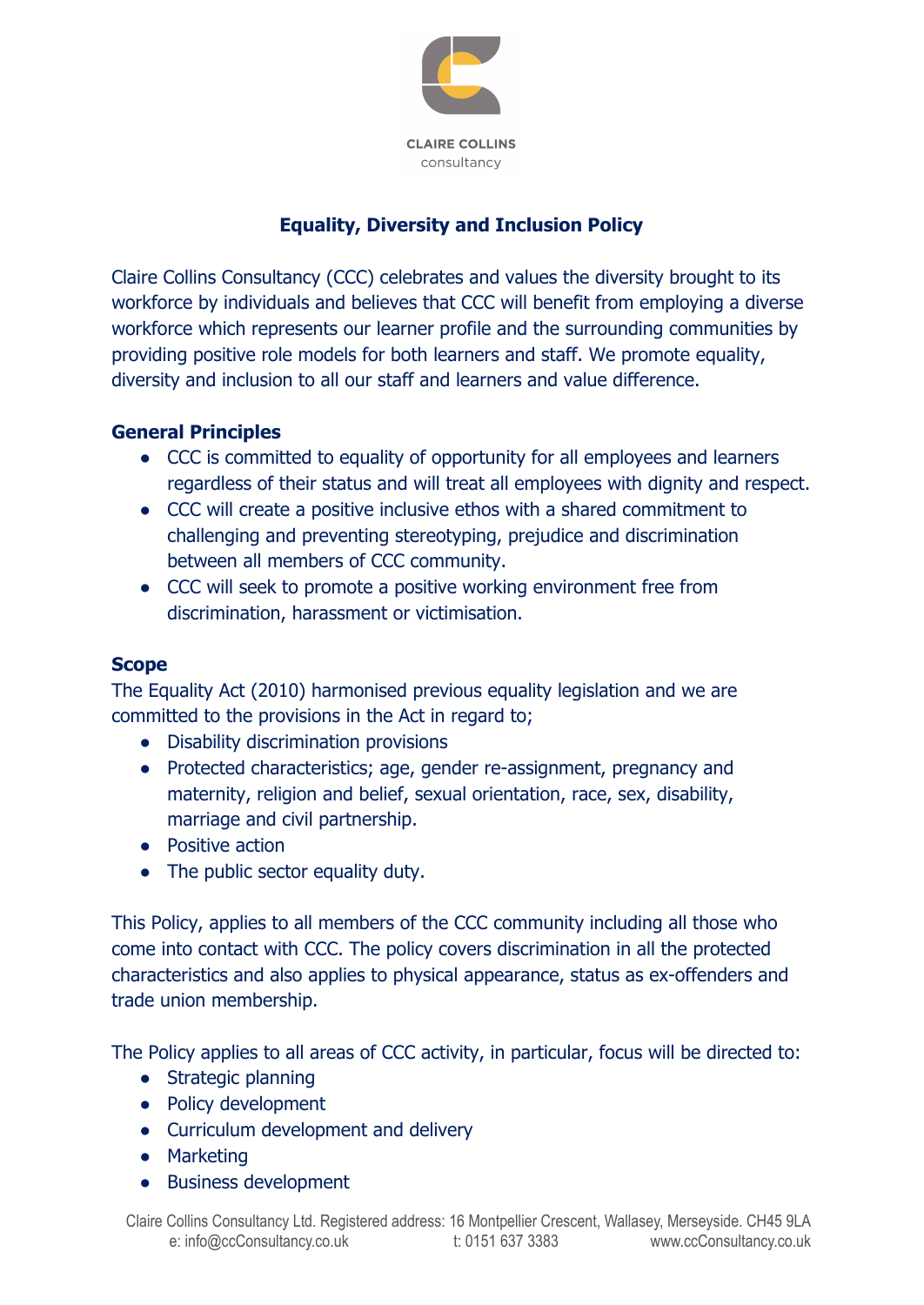

**CLAIRE COLLINS** consultancy

- Support services
- Employment practice
- Partnership arrangements

### **Role and responsibilities**

All members of the CCC community are personally responsible for applying the CCC policy and ensuring they are aware of CCC statutory duties in relation to the Equality Act. Specific responsibilities lie with the:

Director and Directorate, who are responsible for:

- Taking the lead in creating a positive, inclusive ethos that challenges inappropriate behaviour on the part of managers, staff or learners.
- Ensuring all aspects of CCC policy and activity are sensitive to discriminatory issues.
- Ensuring all CCC publicity material presents appropriate and positive messages about protected characteristic groups.
- Providing appropriate training and development to support the appreciation and understanding of diversity.

Staff, who are responsible for ensuring that:

- Their schemes of learning, lesson content and teaching resources demonstrate sensitivity to issues of cultural diversity and meets the individual needs of learners;
- They challenge inappropriate behaviour by learners, work placement providers, outside contractors or other members of staff;

#### **Support**

CCC has informal and formal processes in place to assist any person in raising a complaint

of discrimination, harassment or victimisation in accordance with the Grievance Procedure or the

Harassment and Bullying Policy.

No individual will be penalised for raising such a complaint unless the substance of the complaint is

untrue or the complaint is made in bad faith, for example out of malice in which case false

accusation following an investigation will be subject to disciplinary action. **BREACHES** 

Any member of staff or learner who harasses any other member of staff or learner on any grounds